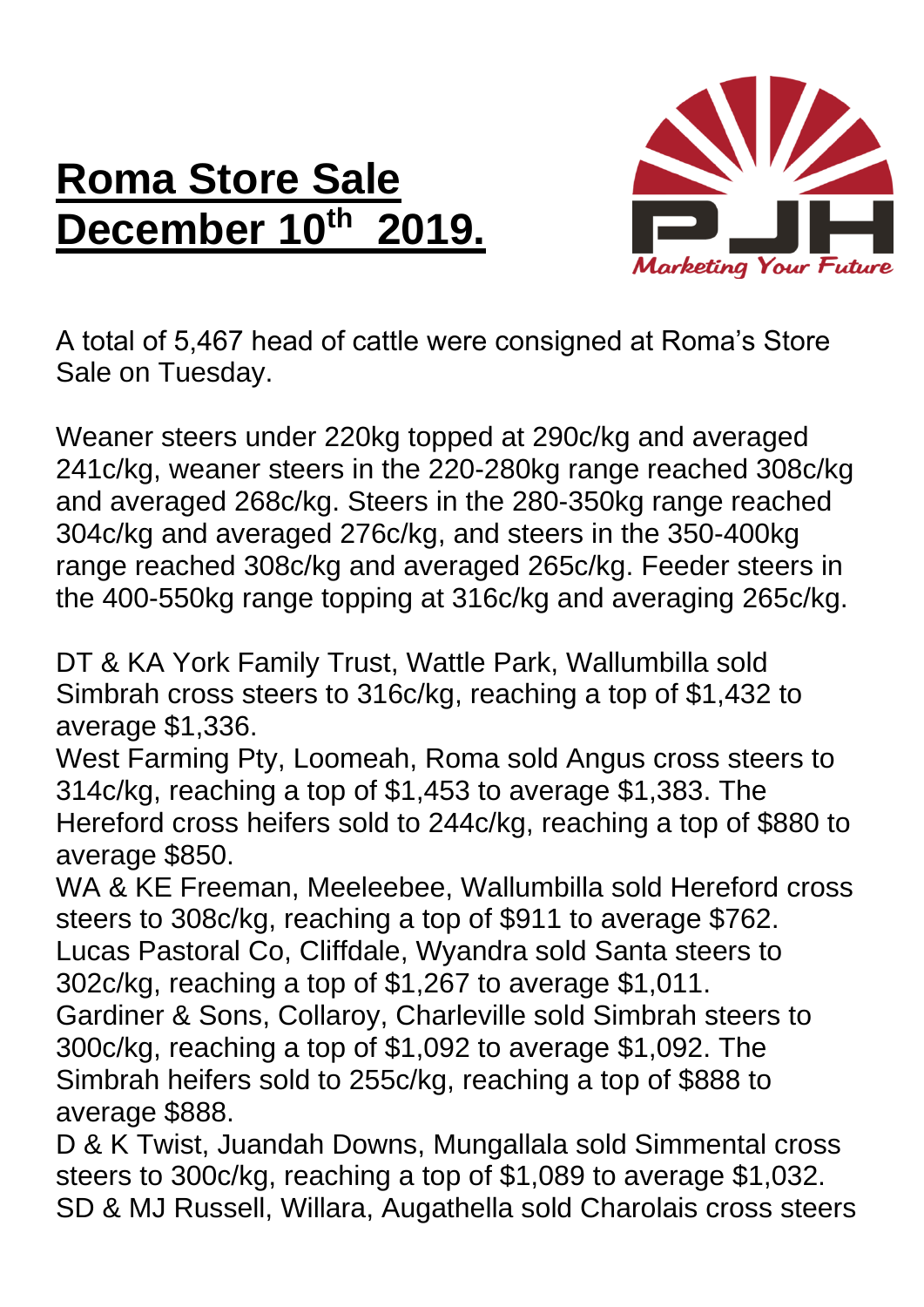to 298c/kg, reaching a top of \$998 to average \$799. Gwenbrook Farms, Gwenbrook, Roma sold Santa steers to 298c/kg, reaching a top of \$900 to average \$900. KVC & EA Morwey, Cawal, Taroom sold Angus cross steers to 294c/kg, reaching a top of \$885 to average \$776. Bruce Briscoe, Gooimbah, Injune sold Santa cross steers to 290c/kg, reaching a top of \$1,067 to average \$1,067. J Henricks, Kilmarnock, Injune sold Angus steers to 290c/kg, reaching a top of \$830 to average \$830. The Angus cross heifers sold to 249c/kg, reaching a top of \$689 to average \$665.

Heifers under 220kg topped at 220c/kg and averaged 187c/kg, while heifers in the 220-280kg range topped at 264c/kg and averaged 218c/kg. Heifers in the 280-350kg range topped at 262c/kg, averaging 232c/kg. Heifers in the 350-450kg range topped at 270c/kg, averaging 232c/kg.

PD & SE Joliffe, Walhallow, Amby sold Santa heifers to 262c/kg, reaching a top of \$1,070 to average \$1,006.

U5J Pty Ltd T/A Taylor Grazing, Kevington, Injune sold Angus cross heifers to 262c/kg, reaching a top of \$760 to average \$713. Killarney Park Grazing, Killarney Park, Tambo sold Santa cross heifers to 248c/kg, reaching a top of \$762 to average \$762.

Cows in the 300-400kg range reached 175c/kg and averaged 148c/kg, while cows in the 400kg-500kg range reached 200c/kg and averaged 173c/kg. Cows over 500kg topped at 210c/kg, averaging 191c/kg.

*PJH sell 6 th position next week.*